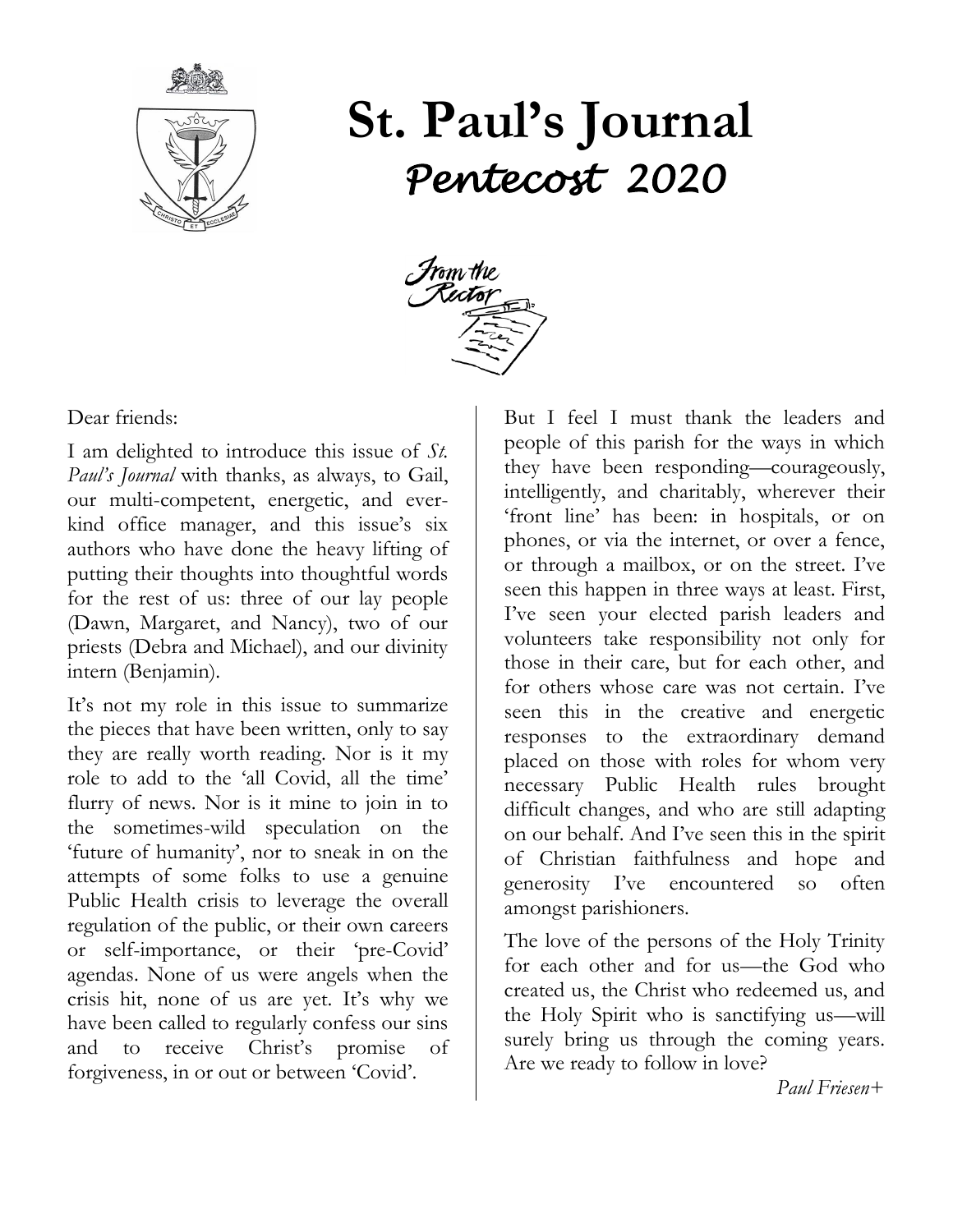#### **A Sunday School visit to Africville**

On the second Sunday after Trinity (June 21<sup>st</sup>), the Sunday school visited Africville Park, the land in Halifax's north end where a community of Black Nova Scotians lived for generations before the city removed and relocated residents to public housing.

We gathered before the Seaview United Baptist Church, where we were greeted by Irvine Carvery, who spent the first thirteen years of his life in Africville.

A group of about 10–-15 parents and Sunday school children had the good fortune to hear the history of the community directly from Irvine, who for many years was the president of the Africville Genealogy Society. Irvine is a former resident of the community, and his family were landowners and community leaders. Our class began with a summary of the Genesis 21 story of Hagar and her son Ishmael being sent away into the desert of Beersheba and was followed by opening prayers (including a prayer recognizing the Indigenous Day of Prayer). Irvine told stories of his community, beginning with historical background of the earliest Black settlers in Nova Scotia through to the dispossession of the community's lands to the present effort to receive improved compensation. Irvine spoke of early slaves ("servants") in Nova Scotia's earliest settlement history, including their role in clearing land before St. Paul's Church was constructed; he also spoke of the complicit role of a white scholar from

Toronto and early human rights advocates in the movement towards expropriation and enforced moves to public housing complexes. He spoke movingly of his elders' distress at their move to nursing home facilities in Halifax, where most died within a few years. He recalled the disorientation of a relative who had asked him at each of his visits, "When can we go home to Africville?" He told stories about his elders in straightforward language that our young parishioners could understand.

But Irvine also spoke of the community's life in Christ, of how it was normal and expected to be in church three times on Sunday and once during the week. "It was how you survived the racism you experienced through much of the week," he said. He spoke of enjoyable times of being with friends, swimming in the ocean, and of relatives who were loving and resilient. He showed us where people were baptized. We walked down to this location and sang "*Down In The River To Pray"* in a socially-distanced circle, before we heard closing prayers and a blessing.

Before our departure Irvine gave some of our young people who attended posters made for *Africville Suite*, a Juno Award– winning album by jazz pianist Joe Sealy. The album art depicts Africville when there were homes on the land.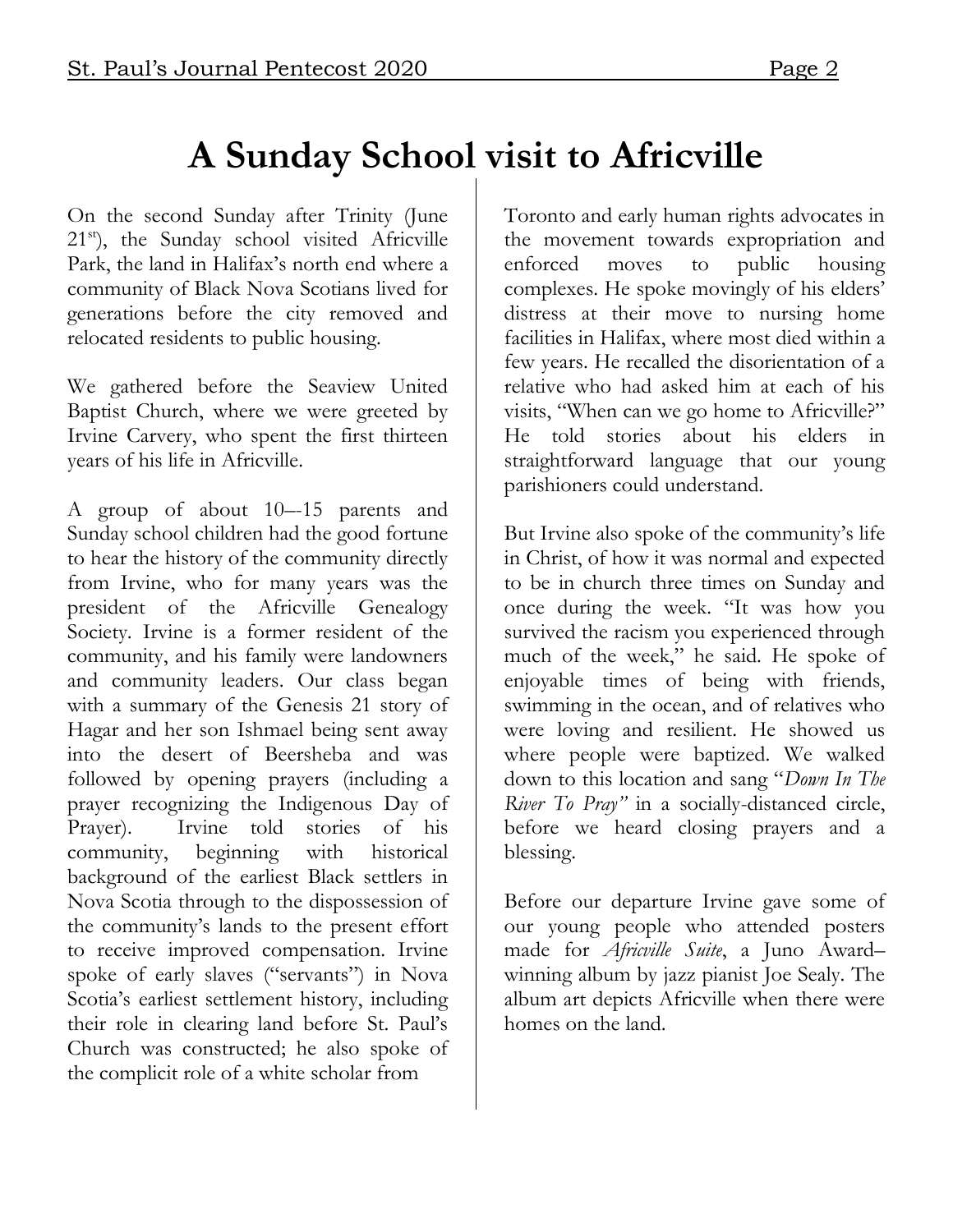Irvine has been prominent in our community, particularly with the Halifax School Board. However, he has dedicated much of his life to the telling of the story of Africville. It was a gift that he agreed, on short notice, to meet us at this time and to tell his community's history. Many in our

group planned to return to visit the museum when it opens.

Several parents and others planned to make donations to assist in the continued telling of this story.

*Michael Tutton*



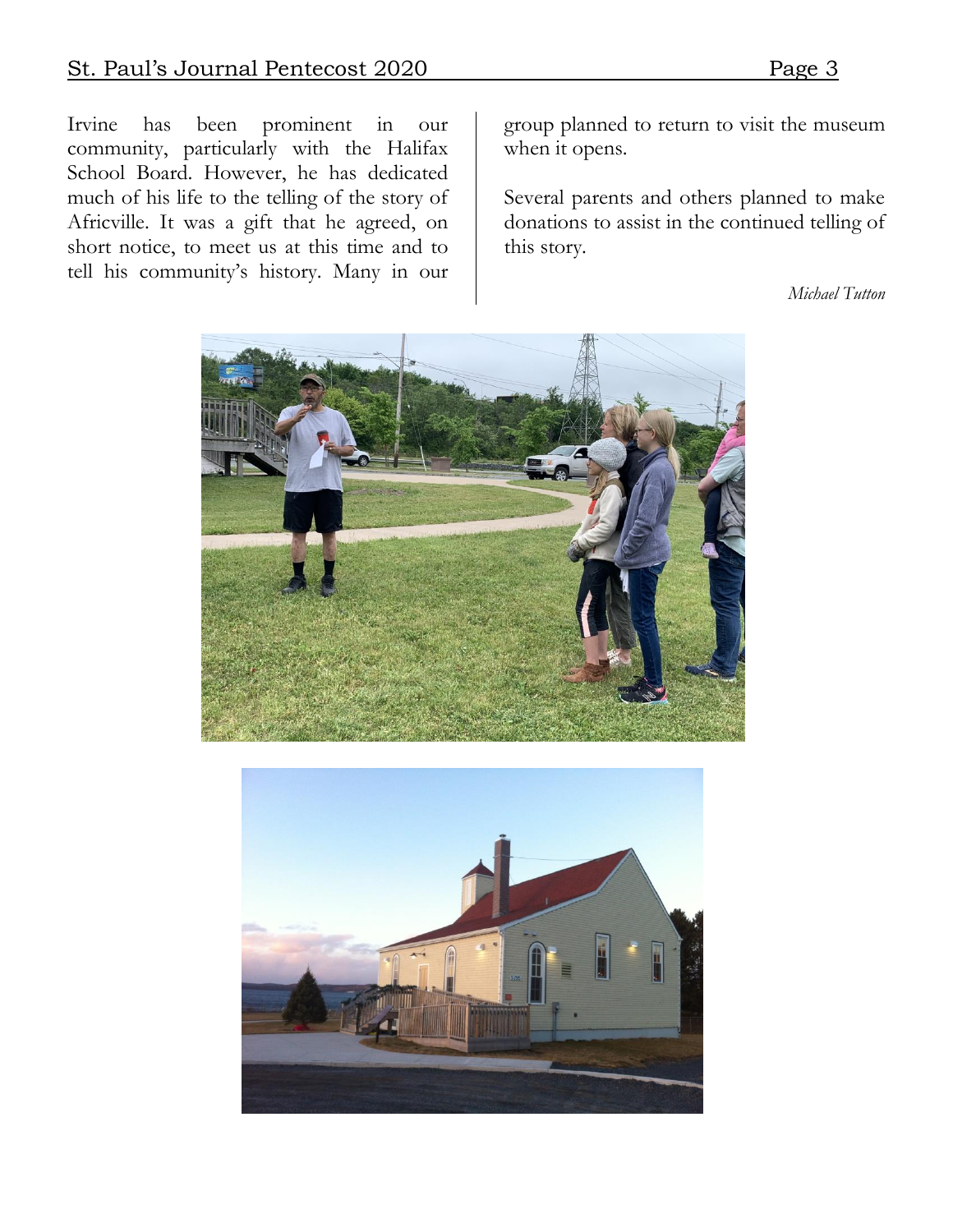#### **From Our Priest-in-Charge** *Reflections from 'Voices of St. Paul's' May 2020 Fundraiser*

As I write this, I have little recollection of the recorded event. I gave up listening to myself decades ago, when I was a voice for the Museum of Natural History. I peaked, media wise, with Gus the Tortoise and Stan the Man Johnson on the CBC kids show *Switchback*.

What is on my mind is yesterday's event in my backyard birdland. A Crow, pursued by a fierce alliance of Robins, screeching Blue Jays and a wee Song sparrow, zoomed through the back yard. In its haste, it dropped a bundle of feathers near me. The Robin chick was bleeding a bit, but seemed intact. What to do? I know the theory about leaving it alone, whatever befall. I knew I did not have enough desire to spend a week mulching worms for it. I knew the Crow would forget nothing. What to do?

I guess we do the best we can with what we are given. Sometimes, that seems so inadequate.

The first month or so of our COVID exile, I knew anxiety and fear as never before. The huge road sign by the McKay Bridge screamed, "OBEY," and grumbled, "if you are in your car reading this, get the blazes home." From our sons, too, sometimes came pressure to accept our age and vulnerability. Stay home, get groceries delivered, stop doing *Meals on Wheels*. I was not used to being loved like this. One son came home from Toronto on the last of the

Porter flights, and was deeply hurt when I would not embrace him for fourteen days. I did not embrace my own son, because I 'feared and obeyed'. I think that was a turning point.

I have long clung to a verse of psalm 27: *"I believe that I shall see the goodness of the Lord in the land of the living."* Fear is a blindfold, anxiety a mask. Life without Grace is just wrong. It hurts. Jesus says, "*it shall not be so with you."* I became the Marthiest of Marthas delivering meals, making masks for friends and for Northwood, tiling bathrooms, finding a couple of kindred brains with whom to study the virus data; and behold, there it was: the goodness of the Lord, and we the living full of grace if only we cast out fear.

Martha has stepped back (though still making masks.) I'm not sure it's Mary moving in. Who in scripture struggles far too much with the problem of the Crow and the Robin chick and me? Who lies awake thinking about what it means for God to love everything that God has made? Every bird, every virus, every resident of Northwood, those at both ends of every weapon, every one of us. The love of God is so much grander, so much stranger than I can imagine.

The first time I re-entered St. Paul's for our recorded service, I was overcome with joy. Drawn so deep into the space, the light, the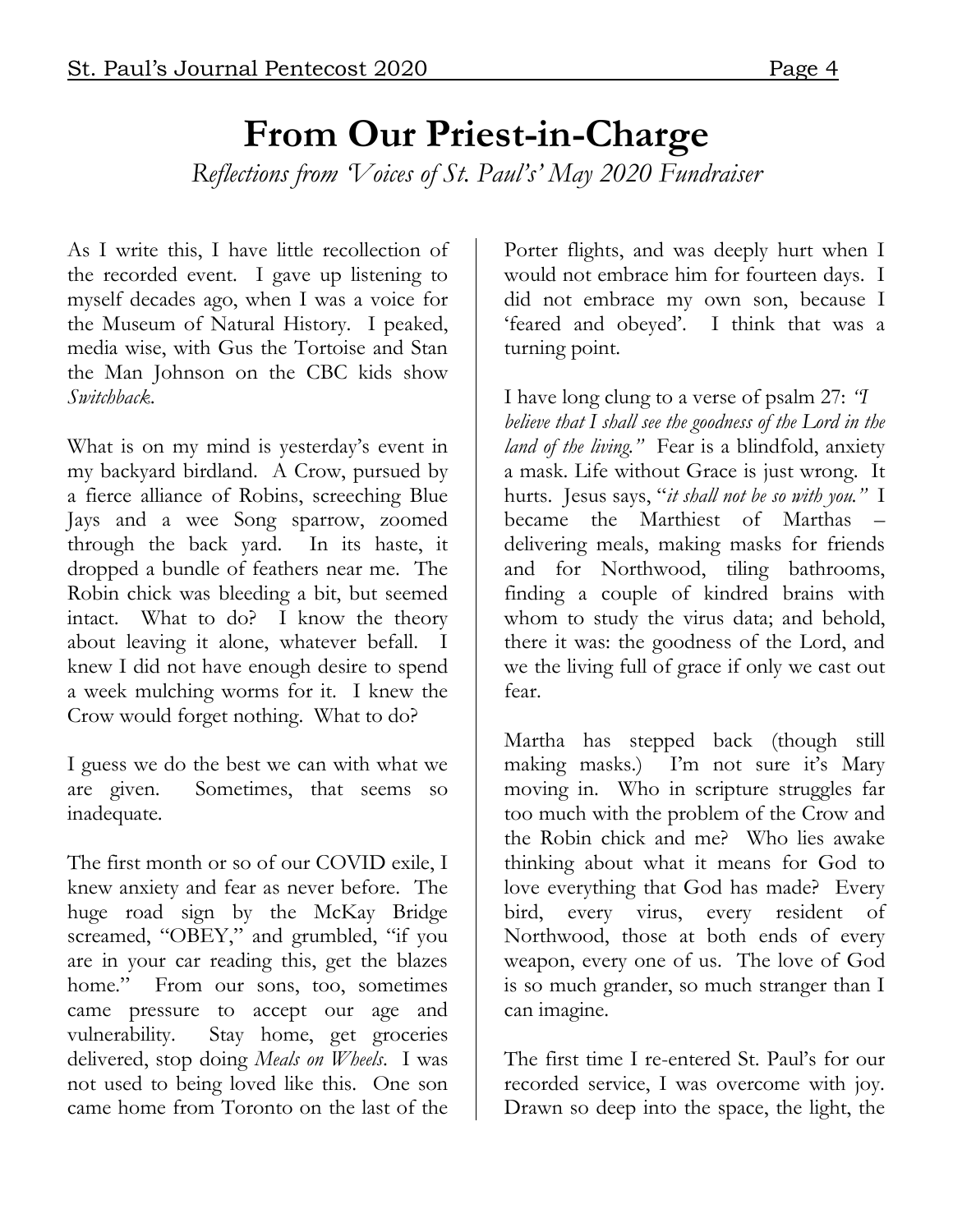sounds, the smells, the Ascension window and the empty tomb in the Memorial Chapel, stroking the complex grain of the oak pews and imagining you, my fellow parishioners, and generations before – what an astonishing physicality our church building has. I have come to realize that my own faith is intensely, perhaps hopelessly incarnational. Flesh matters. Mary didn't write a book or make a website, she had a baby. Sometimes I desire us in worship together, coming to the Lord's Table together, as fiercely as that Robin desired its chick. I do appreciate the danger of this virus, I do. I value my parish as much as ever and am so grateful for our leaders, their tiresome and difficult work for our faith community.

I am not by nature a good fit in a virtual world. My life in museums was all about real things. My coming to faith as an Anglican was all about our trust that Jesus was and is here, in this world, in nature, in the hand that pours the coffee, in a piece of bread and a sip of wine.

I must reject a "new normal" that does not include gathering us around the Word and the Lord's Table; does not include the spontaneity of coffee hour with its delightful pairings of people; does not include voices lifting up praise and lament in song. At the right time and in the right way, yes; but also without unreasonable or fearful delay. As someone else has said, "the mediated thing is not the thing, and we should not pretend that it is. We should desire enough to take the harder route of finding embodied solutions."

> *Every earthly blessing, Debra Burleson*





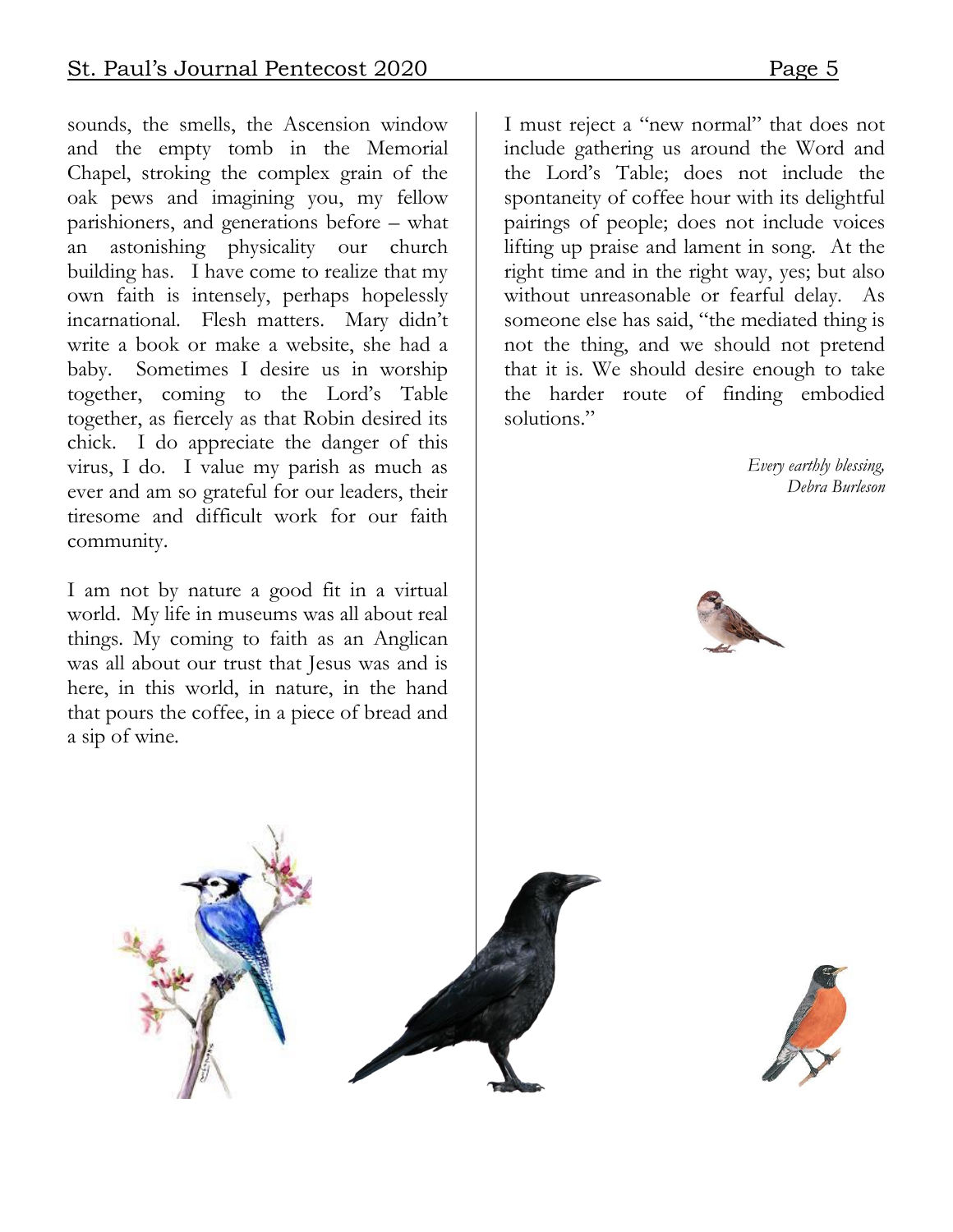#### **Beyond the Chancel Steps: COVID 19 and Communion in Two Kinds at St. Paul's**



In past issues of St. Paul's Journal aspects of communion have been presented. A bit of a review supports the practice that *The Anglican Way* includes both priest and members of the congregation receiving both bread and wine. Plus there is a long history of drinking the wine from a common cup. History and research show sharing the same cup in the way it is customarily administered at Anglican services has not caused infections.

Many of us have decades of sharing wine chalices, our own personal proof of the common cup not spreading infection. Sharing the common cup for many of us is a key element of being in communion. But that was before the pandemic Corona Virus labelled COVID 19 swept the globe.

In the current environment we are weary of doing anything to spread the virus and are living in an evolving regulatory environment. Tradition and years of evidence are considered insufficient to merit continuing certain communion practices as we know them.

What then has happened and will happen at St. Paul's? Well, a modified tradition.

In recent years at St. Paul's, the Eucharist has been celebrated every Sunday and Wednesday. Recently liturgies of up to ten people were allowed by Public Health regulations. So in early June we restarted our Wednesday 11.00 am Eucharist, by asking interested participants to contact the parish office in advance. More recently Public Health changes allowed for fifty physically distanced in door worshippers, distanced bubbles of ten (non-household) persons, and at the end of the month a new upper limit of 200 physically distanced participants in an indoor space. It will take a while to work through this; the SafeR Church Committee has recommended Sunday morning liturgies be postponed till late Summer while newly established Wednesday liturgies continue.

In respect to conforming to Public Health requirements, for safety and virus tracing, worship participants (and all entering church property are being required to hand sanitize when they enter, sign in, and to be seated on red mats placed an appropriate distance throughout the Chancel pews, and are invited to consider wearing masks. In respect to using toilet facilities, users will be expected to sanitize themselves and the space following directions posted there.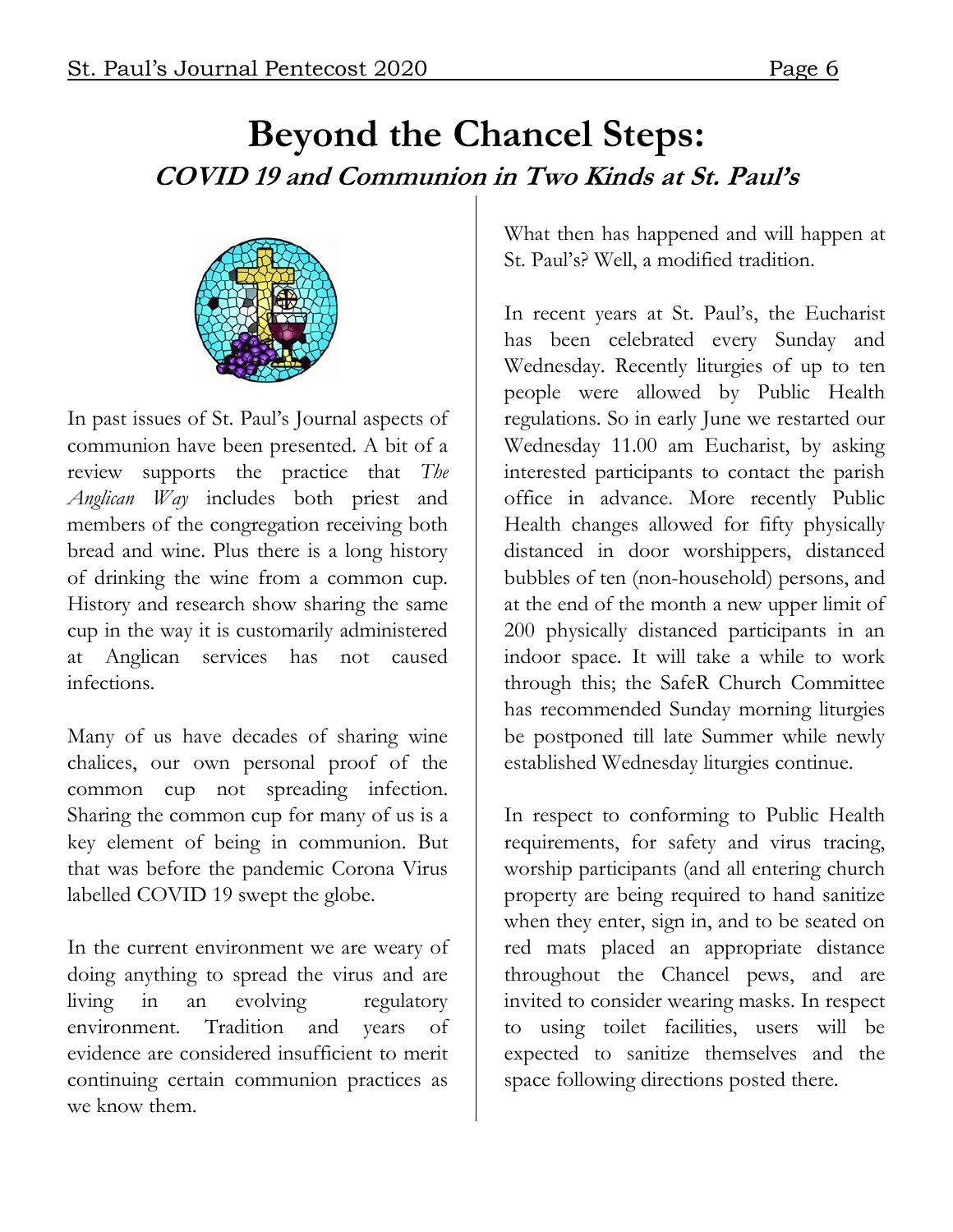When it comes to participating in communion the process has changed:

Communion is set up following Public Health sanitation procedures;

The priest sanitizes his/her hands before consecrating and administering the elements;

Bread consecrated in the traditional ciborium but the wine in a cruet;

• Empty mini paper cups are picked up by communicants to take to the communion rail;

The words of administration are spoken at a safe distance;

Physically distanced persons approach the rail, then spread along the rail at a physical distance before which they stand, not using the rail to receive communion;

The priest serves the bread (wafers), dropping them into the hands of communicants;

The priest pours consecrated wine directly from a cruet into each person's paper cup;

As communicants return to their seats they place their empty paper cups in the basket beside the tray table.

At the close of the communion service participants leave the church in a physically distanced manner.

The process is not exactly what we are used to but it is a start back to a form of worship we love. Think of it this way; by the end of the summer everyone who wishes to participate in communion will have had a chance to do at least once. Summer Wednesdays may not be possible for everyone but they are an expression of hope.

> *Submitted by Margaret Bateman Ellison, Co-Director, St. Paul's Chancel Guild*

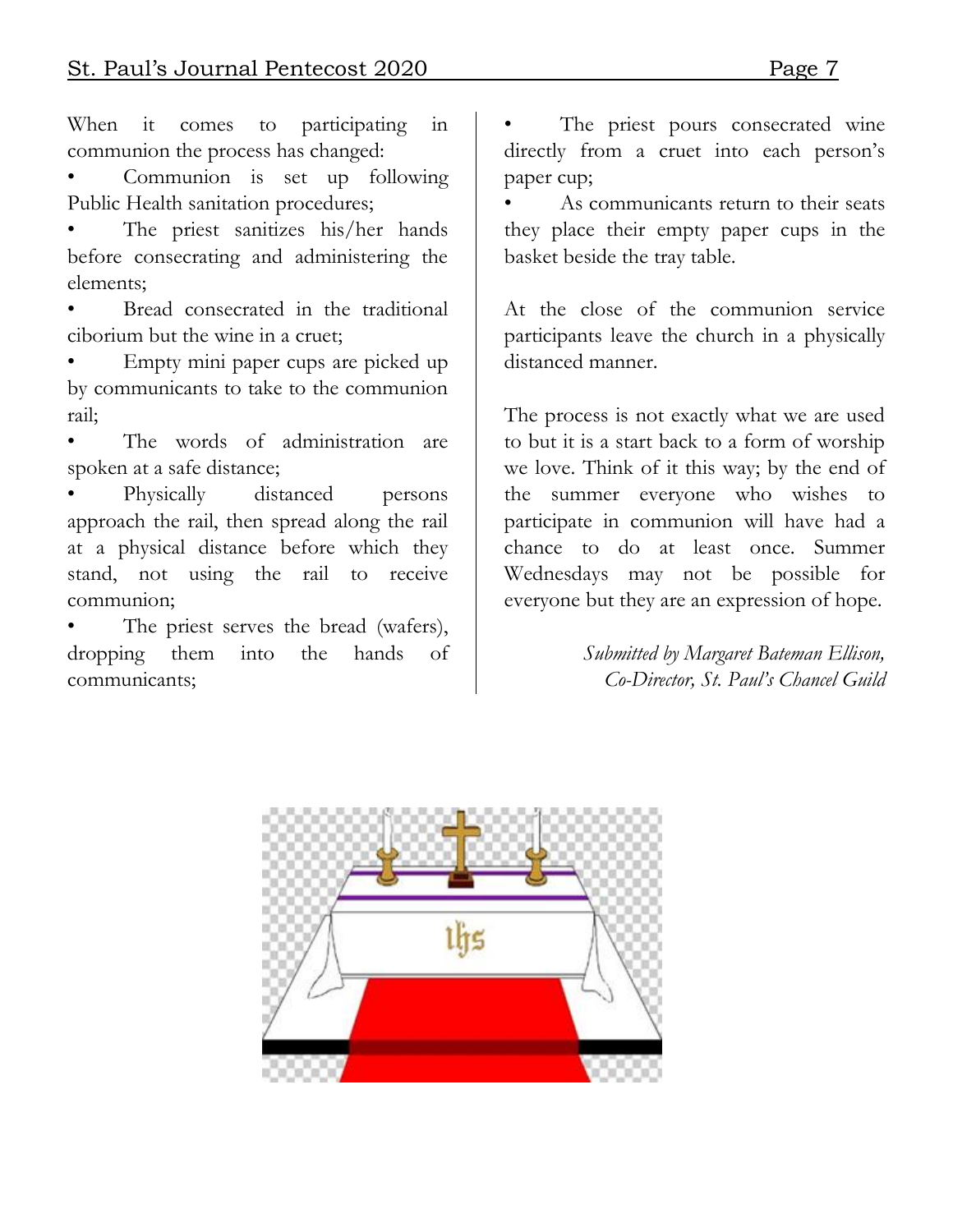#### **Domestic Prayer and the Home Chapel**

For me, two factors coincided in March which meant that I was spending a lot more of my prayer time at home rather than in the university chapel at King's College where Katy and I live. The first was an experience we shared with everyone around us: worship quickly, even suddenly, looked very different than it had pre-COVID. But, even then, we were still allowed to gather for daily prayer in the chapel in groups of five or fewer wellspaced persons, so we continued participate in public worship. The second experience was more particular: when the university closed, summer renovations on our residence building started early, and we had to move out for a few months, and so we were no longer close enough to get to the chapel every morning and evening. So we have been praying at home, with our roommate, in our home chapel.

This increased distance from a church building brings our experience more in line with that of most others, for whom physical church attendance is a commute, or at least a detour requiring intention and planning. As much as I might pine for the days of yore in which a "parish" was a meaningful geographical term, in the mythical past when every urban family could walk to the local church in eight minutes or less, this is (alas!) no longer the case.

One of the unexpected joys of this transition is the discovery of the "domestic church" (a phrase of St. Chrysostom's) and its physical representation, the home chapel. Home prayer, and spaces devoted to it, is a perennial

feature of Christian family life, and plays, or has in some periods of history played, a prominent role in every branch of the Christian family tree.

At its best, home prayer is not about "private devotion," about nurturing one's own spiritual preferences, but about living out one's baptismal vocation as a member of Christ's body by giving voice, even when only "two or three are gathered," to the church's ceaseless act of waiting upon the word and interceding for the world. As Philip Turner and Ephraim Radner point out (The Covenant Blog, May 8 2020, "*Learning Again to Sing in a Foreign Land: The BCP and Domestic Prayer*"), "domestic prayer" is a bit of a misnomer. Domestic prayer, with a BCP in hand, is public prayer. *(As an aside, if you don't know how to pray using a prayer book, I encourage you to get in touch with Fr. Paul. This is the most important technical knowledge, perhaps the only technical knowledge, required for accessing the deepest riches of Anglican spirituality.)*

Developing a habit of prayer at home can also be a struggle, a wrestling match with oneself to make prayer a priority when there are many other demands on our time and attention. Without solving this problem—which is perhaps the whole problem of sanctification!—I want to make only one humble suggestion: set up a home chapel. We set aside church buildings for public worship partly because this allows us to purge it of the distractions which tempt us not to pray, and to fill it with the symbols which encourage us to do so. St. Paul tells us that "rational worship" starts in our bodies (Romans 12.1).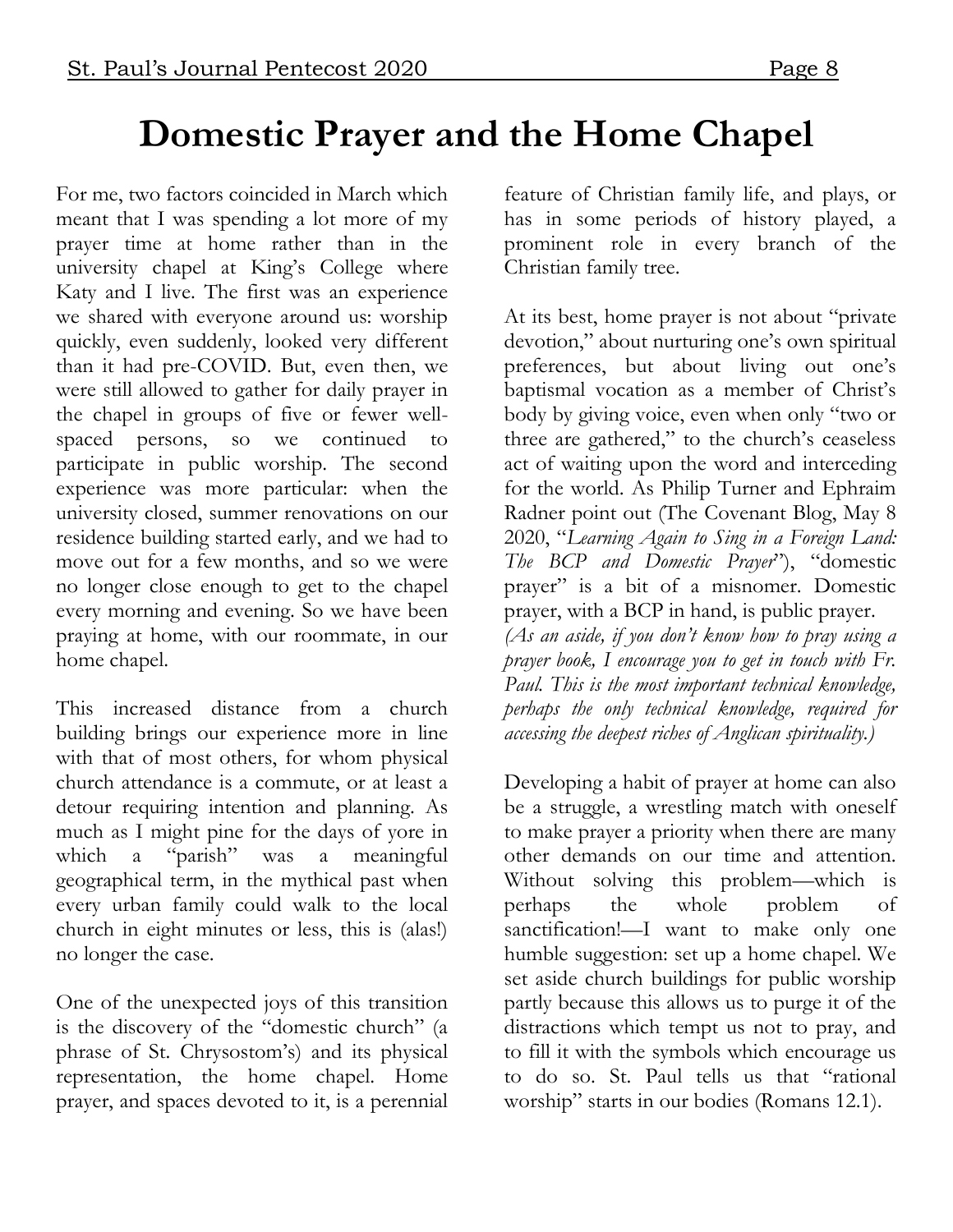We should not be surprised that prayer is difficult if we make no attempt to physically separate ourselves from the distractions that make it so.

At our summer apartment, Katy and I are lucky to have an extra postcard-sized room in which to set up a small table with a number of icons and candles, a few chairs, and a little bookshelf for our prayer books. This is more space than most people will have. But I encourage you to consider: what items,

images, or pieces of furniture help the distractions to melt away so that you can enter a space of attentive prayerfulness? How can you collect these items into a single space so that they work together to sanctify your senses? And what things do you find most distracting to prayer? How can you put those things at a distance from your prayer space?

> *Benjamin von Bredow Divinity Intern*

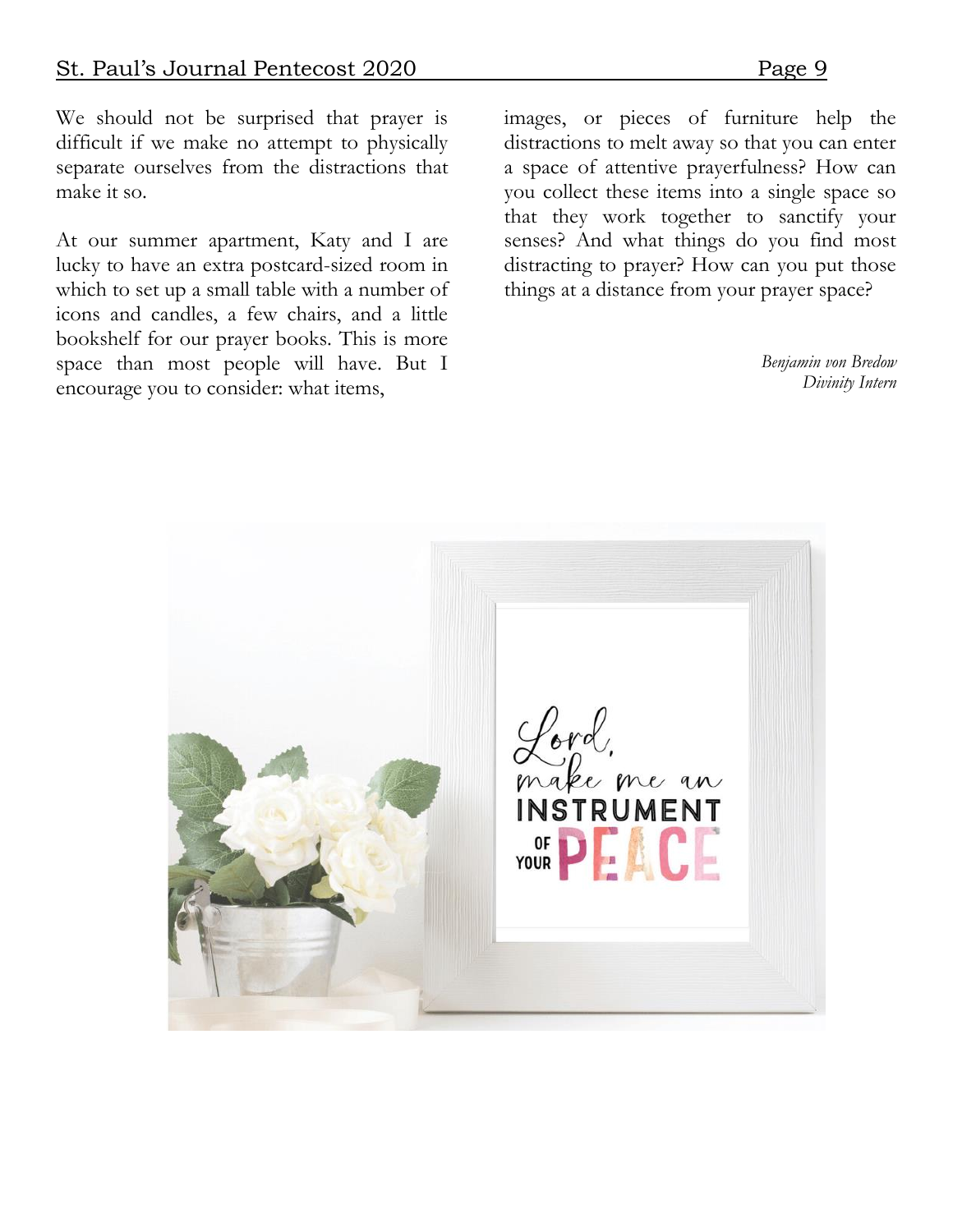## **Holy Living by Rowan Williams**

A Summer Read - for Some People

*Rowan Williams has a very extensive list of publications https://en.wikipedia.org/wiki/Rowan\_Williams. He is a Welsh Anglican bishop, theologian and poet. He was the 104th Archbishop of Canterbury from 2002 to 2012. Williams took up the positions of Master of Magdalene College, Cambridge, in 2013, and Chancellor of the University of South Wales in 2014. https://www.magd.cam.ac.uk/user/williams* 

I became acquainted with the writings of Rowan Williams when I read his book *Becoming Human, Bodies Minds Persons* in the St. Paul's Theology Group. Since then I have read *The Poems of Rowan Williams* and *The Lion's World*, a journey into the heart of Narnia. In Theology Group we have started to give each participant the opportunity to choose a book for the group to read. I chose *Holy Living, The Christian Tradition* for today.

The book starts as follows. "Christ is killed every day by the injuries that we cannot bear. He has borne our griefs and carried our sorrows and our first emotion, our first reaction is relief. Christ who lifts responsibility from us, Christ who suffers for us, Christ who takes away our burden and our misery, who stands between us and the world's dreadfulness, between the squalor of our lives, as he was once thought to stand between us and the wrath of his Father." It sounds quite straight forward and comforting until Rowan Williams starts to look at what

that means and what our role is and whether it is our role as Christians to "shut up the sacrifice in Jesus alone and not let is pass to us". From there, Rowan Williams moves from an examination of our individual relationship with Christ in Chapter 1, to health and healing in the Chapter 2, and reading and hearing the Scriptures in Chapter 3. He then moves into looking at the lives of people in whose lives we may see wholeness the wholeness we all long for. He writes of St. Theresa of Avila and Julian of Norwich.

I have found *Holy Living* a very slow book to read, not because it is difficult to understand, but because it is so full of possible meaning and opportunity for insight. Digesting this book takes time. It is not a book to read quickly. Is it a summer read to distract you from all that is happening in life these days? I think not. However, you may find that it is a book that will help some of us to reflect upon our faith and purpose, and deepen our commitment to ourselves and our community in these Covid times.

*Nancy Blair has been a parishioner at St. Paul's for 4 years, our Diocesan Environmental Network parish liaison and is a regular at parish Matins and Noon (currently Zoom) Theology.*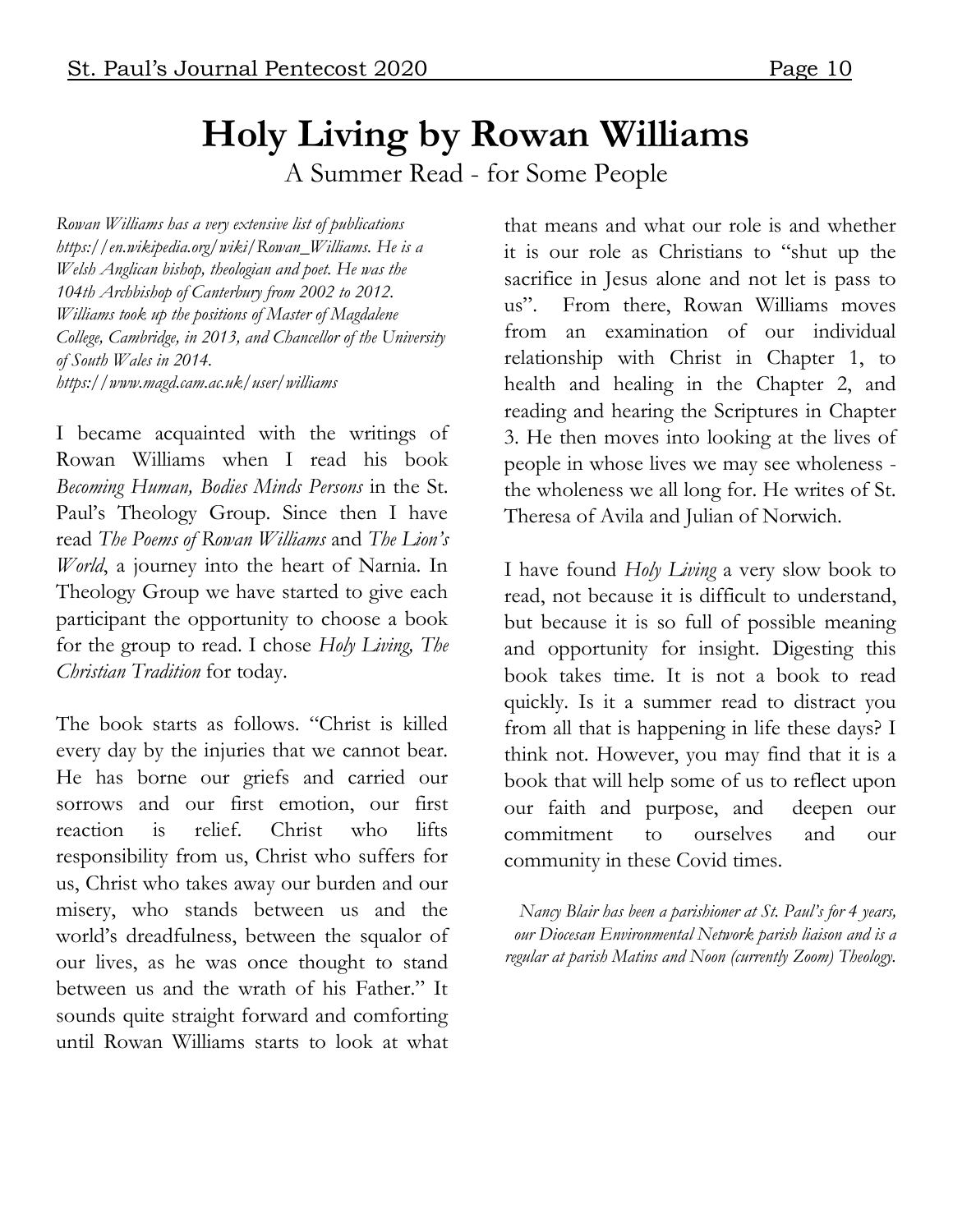## **A Reflection from 'Voices of St. Paul's'**

A little over a month ago, I gave a brief reflection during the *Voices from St. Paul's* virtual fundraising event on May  $17<sup>th</sup>$ . At the time, I spoke about my Lenten meditation on the topic of boundaries, about how I'd noticed certain kinds of boundaries breaking down during this time of plague. People have become more open and genuine, I've discovered. Everyday conversations now seem to go deep into matters that affect the heart and the soul. As I interact with colleagues, friends, and clients, I see signs of a spiritual awakening stirring all around.

The death of George Floyd in Minneapolis on May 25<sup>th</sup> has made those signs unmistakable. In the initial throes of the coronavirus, many of us moved through panic and fear to a new appreciation for human connectivity and a desire to connect with a power beyond ourselves. With the death of Floyd, that longing for spiritual connection transformed into a cry for justice.

All around us now, signs of a social awakening are doing more than stirring they're bubbling up into a tumult, as global cries for justice focus the world's attention on the systemic evil of racism, particularly as it's perpetrated against people of African descent.

In my *Voices* reflection, I called for the Church—and for us as parishioners of St. Paul's—to join in the larger, transformational conversations that are now buzzing all around

us. The people I meet are hungry for spiritual food, for answers to life toughest and most essential questions, like "Who am I?", "What's my purpose?" and "What really matters?"

Now, some of those conversations I mentioned have escalated into yelling matches and protest chants. As a white woman of privilege, sitting on the so-called sidelines of systemic racism, I find it hard to know how to participate. These kinds of conversations become mighty uncomfortable mighty quick. And what kind of difference can my little voice make anyway?

But there are no sidelines to systemic racism. Anyone with a white skin is automatically implicit—and (gulp!) that includes me, even with my credentials as an ex-professor of Women's & Gender Studies, my record of voting for socially enlightened candidates, and my membership in a bi-racial family (my adopted daughter is Chinese). By virtue of the white privilege I've enjoyed through all of my 51 years, I simply don't get a pass to avoid the conversations about Floyd's murder just because they've become hard on my eardrums.

It's only been a month since the *Voices* event, but how much has changed since then. A month ago, I was wrestling with the question of how to engage nonbelievers in meaningful conversations about spirituality, purpose, and meaning. Now, I find myself facing much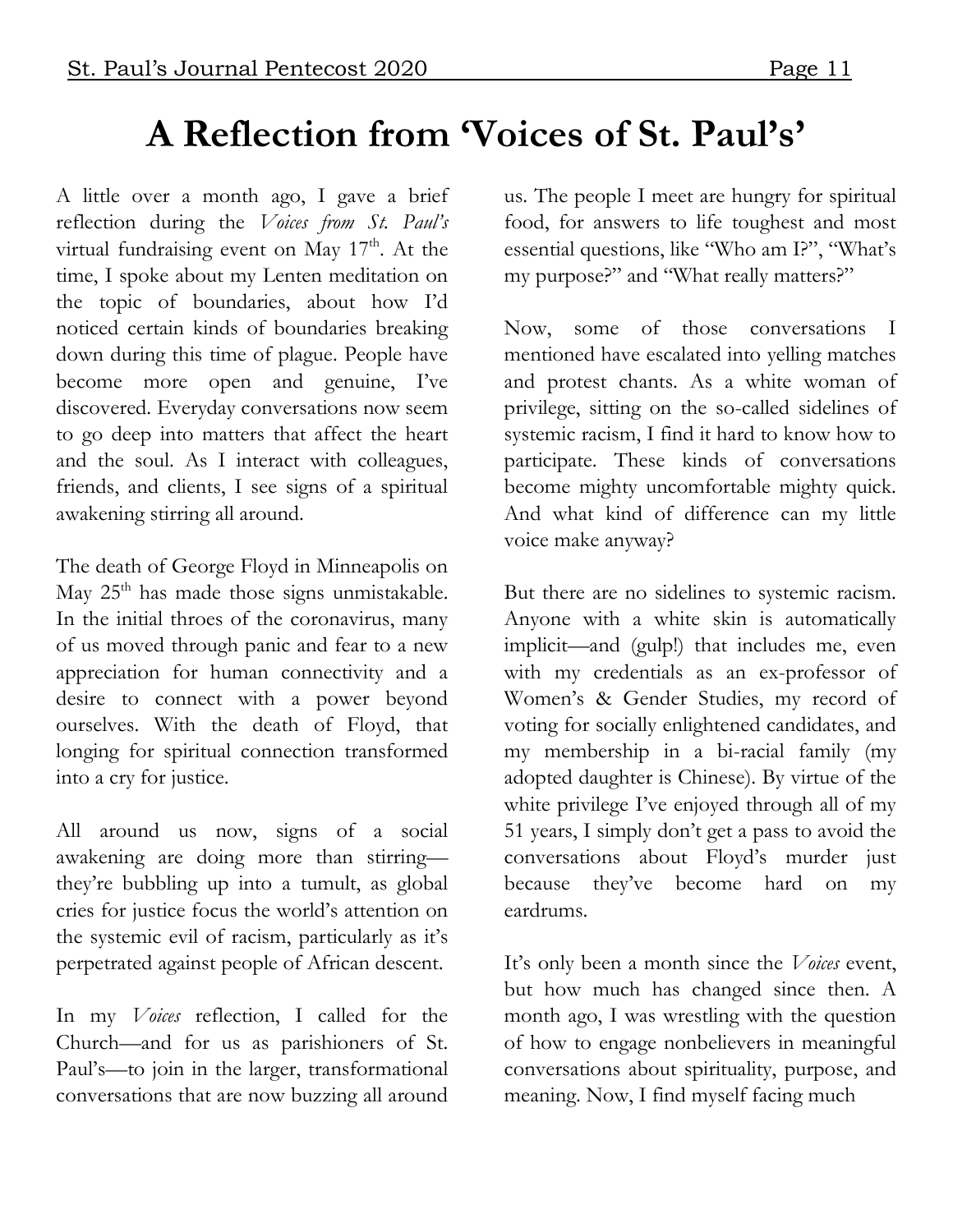more perplexing questions: How will we as a congregation engage in the current conversations about racism in ways that make us a conduit of Christ's love? How can we, as part of Christ's body in Halifax, stand up for justice—and how can we do this when we can't physically stand in the same space?

Each Sunday morning, I feel a kind of physical pang that comes from missing the opportunity to gather with you and worship

our loving God, whose heart must be continually broken by racism and other ways that humans oppress humans. As we journey through this plague together (and it looks like we're in for a long haul!), I pray that God's Spirit will lead us to find new ways to worship together, to pray together, to support one another, and to work together to take action against racism. Because amidst the clamour of voices shouting for justice right now, the world needs to hear the voice of Jesus—and if they don't hear it through us, how will they hear it?

*Submitted by Dawn Henwood*

# **IN LOVE WE ARE ALL BROTHERS AND SISTERS**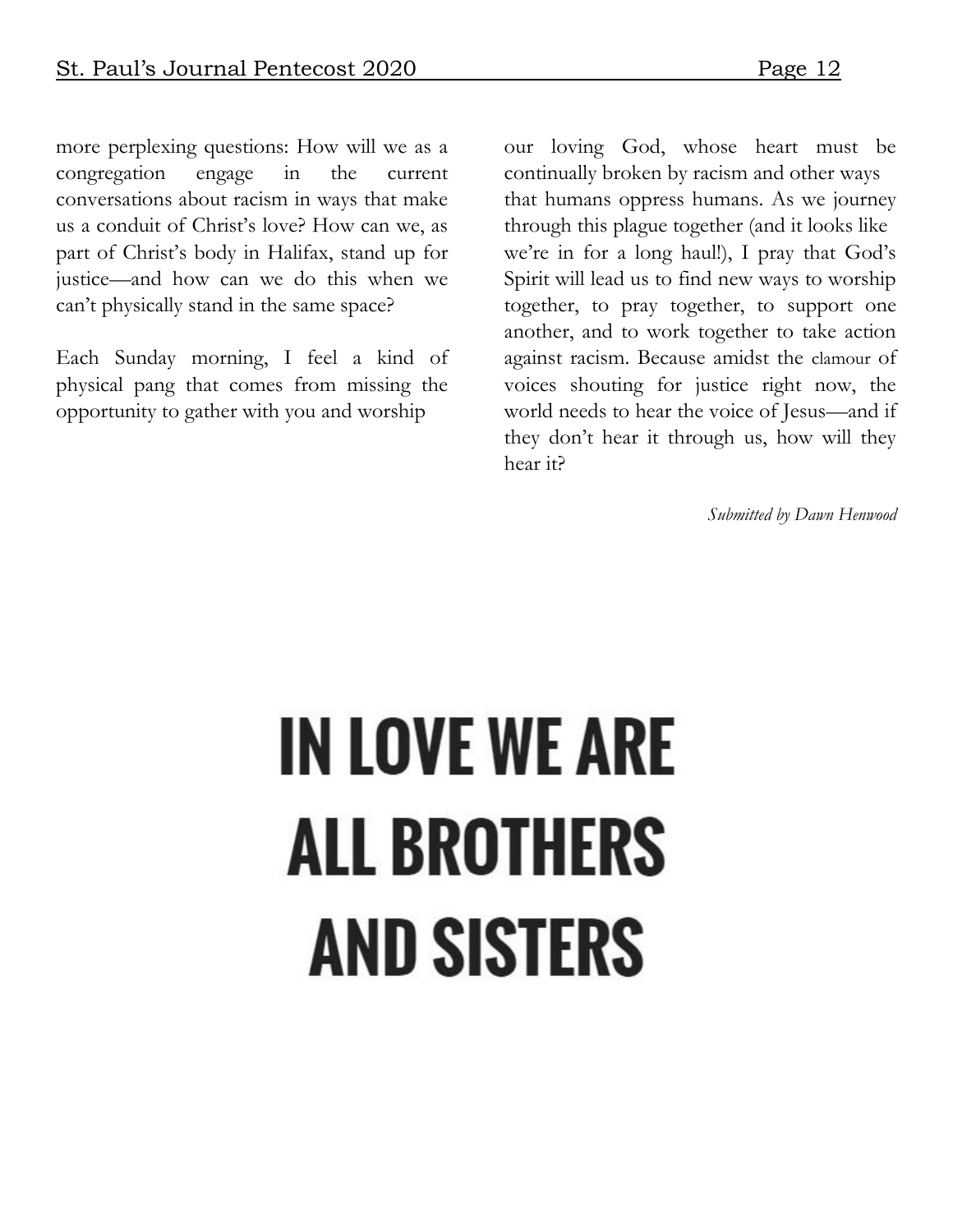#### **Living Ecological Justice:**

A Biblical Response to the Environ-mental Crisis Edited by Rev. Dr. Mishka Lysack and Karri Munn-Venn. Citizens for Public Justice, 2013.

*Living Ecological Justice: A Biblical Response to the Environmental Crisis* is a call to people of faith to love and protect God's creation. The first step is to fall in love with the earth. In Part 1, Stephen Bede Scharper outlines a reflection and discussion process (p.12-13) called "*Begin with the Place you Love"*. It is the first of many suggestions for prayer, scripture study, and educational activities in the book.

This book is beautifully crafted. Each chapter has prayers, scripture, information, and suggestions for discussion. The central message of the book is that prayer, reflection, and liturgy are needed and must continue but these, by themselves, are no longer enough. In other words, this means that it is time for the church to commit to working for the long-term health of humanity and the planet. Acting in this way requires prophetic witness and action. How this plays out may not be the same for everyone in the church, but the call is clear. The call is to love and protect creation.

This is an excellent book for anyone interested in considering being active in the ministry of creation advocacy.

*"Lord, your Spirit renews the face of the Earth… may you find joy in your creation… May my life be pleasing to you while I find my joy on earth."* - Psalm 104: 30-31, 34.

The Centre for Public justice (CPJ) is an interfaith social justice organization which celebrates over 59 years of social justice work. On October 25, 2011, the Canadian Interfaith Call for Leadership and Action on Climate Change was released.

*Submitted by Nancy Blair Nancy has a long history of social justice work and is presently involved in organizing the Thursday workshops of the Diocesan Environment Network, Diocese of Nova Scotia and PEI (DEN). She presented the "Begin with the Place you Love" activity in the second DEN Thursday workshop. She is a Registered Counselling Therapist and works with her canine coworker Taurus, a retired racer Greyhound.*

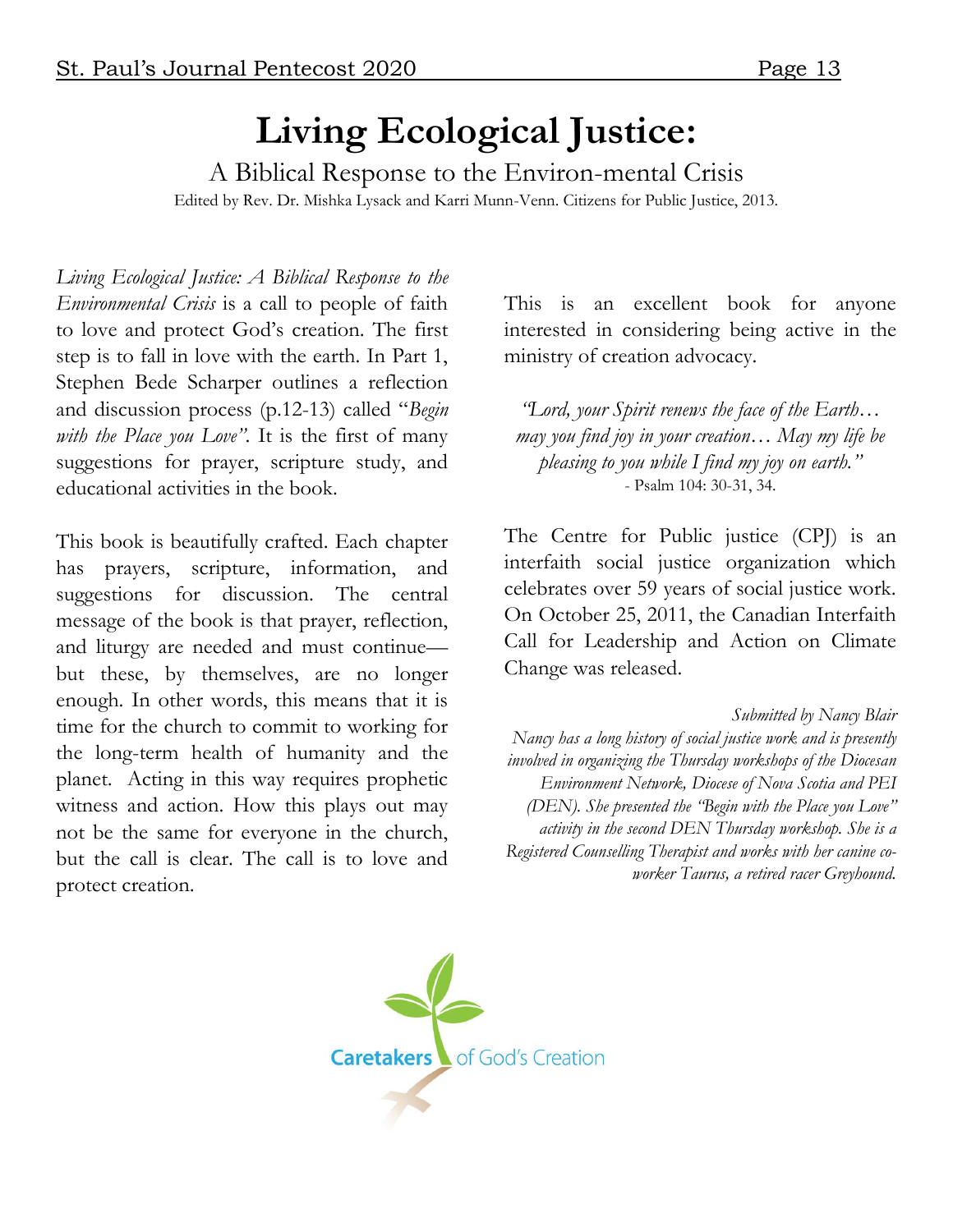#### **St. Paul's Church, Halifax Liturgies & Readings: 17 May 2020—11 October 2020**

**Easter VI—Harvest Thanksgiving Sunday** 

|                         |                               |                         |                   |                 | 11 May 2020                    |                                                       |  |
|-------------------------|-------------------------------|-------------------------|-------------------|-----------------|--------------------------------|-------------------------------------------------------|--|
| 17 May                  | Easter 6 White                |                         |                   | $10 \text{ am}$ | Eucharist BAS                  |                                                       |  |
| Acts 17.16-34           |                               | Psalm 66                |                   |                 | I Peter 3.13-22                | John 14.15-21                                         |  |
| 24 May                  | <b>Ascension Sunday White</b> |                         |                   |                 | 10 am Eucharist BCP            |                                                       |  |
| Acts 1:1-11             |                               | Psalm 47                |                   |                 | Ephesians 1.15-23              | Luke 24.44-53                                         |  |
| 31 May                  | Pentecost Red                 |                         |                   | $10 \text{ am}$ | [All-Ages Eucharist] BAS       | [Parish Lunch]                                        |  |
| Acts 2.1-21             |                               |                         | Psalm 104.24-35   |                 | I Corinthians 12.1-13          | John 20.19-23                                         |  |
| 7 June                  | Trinity White                 |                         |                   | $10 \text{ am}$ | Eucharist BCP                  | [Sunday School Celebration]                           |  |
| Genesis 1.1-2.4a        |                               | Psalm 8                 |                   |                 | II Corinthians 13.11-13        | Matthew 28.16-20                                      |  |
| 14 June                 | Pentecost 2 Green             |                         |                   |                 | 10 am Eucharist BAS            |                                                       |  |
| Genesis 18.1-15; 21.1-7 |                               | Psalm 116               |                   |                 | Romans 5.1-8                   | Matthew 9.35-10.15                                    |  |
| 21 June                 | Pentecost 3 Green             |                         | $(F.$ Day         |                 |                                | 10 am Eucharist BCP National Indigenous Day of Prayer |  |
| Genesis 21.8-21         |                               | Psalm 86                |                   |                 | Romans 6.1-11                  | Matthew 10.24-39                                      |  |
| 28 June                 | Pentecost 4 Green             |                         |                   |                 | 10 am Eucharist BAS            |                                                       |  |
| Genesis 22.1-14         |                               | Psalm 13                |                   |                 | Romans 6.12-23                 | Matthew 10.40-42                                      |  |
| 5 July                  | Pentecost 5 Green             |                         |                   |                 | 10 am Eucharist BCP            |                                                       |  |
| Genesis 24.34-67        |                               | Psalm 45                |                   |                 | Romans 7.14-25                 | Matthew 11.16-30                                      |  |
| $12$ July               | Pentecost 6 Green             |                         |                   |                 | 10 am Eucharist BAS            |                                                       |  |
| Genesis 25.19-34        |                               |                         | Psalm 119.105-112 |                 | Romans 8.1-11                  | Matthew 13.1-23                                       |  |
| $19$ July               | Pentecost 7 Green             |                         |                   |                 | 10 am Eucharist BCP            |                                                       |  |
| Genesis 28.10-19        |                               | Psalm 139               |                   |                 | Romans 8.12-25                 | Matthew 13.24-43                                      |  |
| 26 July                 | Pentecost 8 Green             |                         |                   |                 | 10 am Eucharist BAS            |                                                       |  |
| Genesis 29.15-28        |                               |                         | Psalm 105.1-22    |                 | Romans 8.26-39                 | Matthew 13.44-58                                      |  |
| 2 August                | Pentecost 9 White             |                         |                   |                 | 10 am Eucharist BCP            | (Natal Day Weekend)                                   |  |
| Genesis 32.9-31         |                               | Psalm 17                |                   |                 | Romans 9.1-9                   | Matthew 14.13-21                                      |  |
| 9 August                | <b>Pentecost 10</b> Green     |                         |                   |                 | 10 am Eucharist BAS            |                                                       |  |
| Genesis 37.1-28         |                               | Psalm 85                |                   |                 | Romans 10.5-15                 | Matthew 14.22-33                                      |  |
| 16 August               | <b>Pentecost 11 Green</b>     |                         |                   |                 | 10 am Eucharist BCP            |                                                       |  |
| Genesis 45.1-15         |                               | Psalm 133               |                   |                 | Romans 11.1-2a, 17-36          | Matthew 15.21-28                                      |  |
| 23 August               | <b>Pentecost 12 Green</b>     |                         |                   | $10 \text{ am}$ | Eucharist BAS                  |                                                       |  |
| Exodus 1.6-2.10         |                               | Psalm 124               |                   |                 | Romans 12.1-8                  | Matthew 16.13-20                                      |  |
| 30 August               | <b>Pentecost 13</b> Green     |                         |                   | $10 \text{ am}$ | Eucharist BCP                  |                                                       |  |
| Exodus 3.1-15           |                               | Psalm 26                |                   |                 | Romans 12.9-21                 | Matthew 16.21-28                                      |  |
| 6 Sept.                 | <b>Pentecost 14 Green</b>     |                         |                   |                 | 10 am Eucharist BAS            | (Labour Day Weekend)                                  |  |
| Exodus 12.1-14          |                               | Psalm 149               |                   |                 | Romans 13.8-14                 | Matthew 18.15-20                                      |  |
|                         | 13 Sept. Pentecost 15 Green   |                         |                   |                 | 10 am Eucharist BCP            | $[W, B, Sunday \circ Parisb Lunch]$                   |  |
| Exodus 14.19-31         |                               | Psalm 114               |                   |                 | Romans 14.1-12                 | Matthew 18.21-35                                      |  |
| 20 Sept.                | <b>Pentecost 16 Green</b>     |                         |                   |                 | 10 am Eucharist BAS            |                                                       |  |
| Exodus 16.2-15          |                               | Psalm 145               |                   |                 | Philippians 1.21-30            | Matthew 20.1-16                                       |  |
| 27 Sept.                | <b>Pentecost 17 Green</b>     |                         |                   |                 | 10 am Eucharist BCP            |                                                       |  |
| Exodus 17.1-7           |                               | $P_{\text{Salm}}$ 78(I) |                   |                 | Philippians 2.1-13             | Matthew 21.23-32                                      |  |
| $4$ Oct.                | <b>Pentecost 18</b> Green     |                         |                   |                 | 10 am Eucharist BCP            | [St. Francis' Day Animal Blessing]                    |  |
| Exodus 20.1-21          |                               | Psalm 19                |                   |                 | Philippians 3.4b-14            | Matthew 21.33-46                                      |  |
| 11 Oct.                 | Thanksgiving White            |                         |                   |                 | 10 am [All-Ages] Eucharist BCP | (Thanksgiving Day Weekend)                            |  |
| Deuteronomy 20.1-15     |                               | Psalm 100               |                   |                 | Philippians 4.4-9              | John 6.25-35                                          |  |

**Key***:* 

**All Sunday liturgies** *are to follow the liturgical dates and lections in this schedule of Liturgies & Readings.* **All Eucharists** *are dependent on Public Health Restrictions; [Contingent Parish Events]; (Civic/cultural days).*